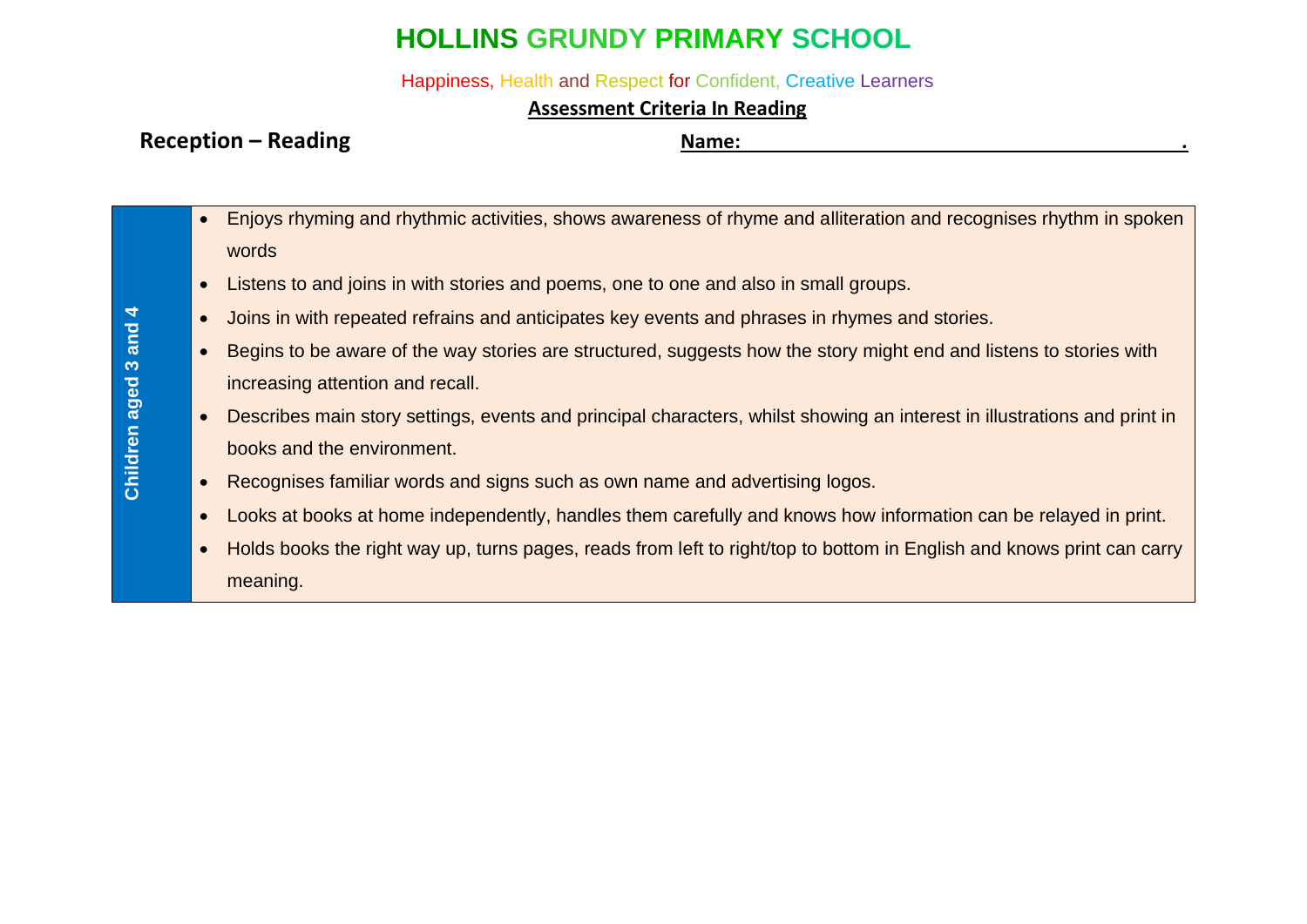|            |                                                                                                                                                                                                                                                                                                                                                                          | <b>COMPREHENSION</b>                                                                                | <b>WORD READING</b>                                                                                                                                                                                                                   |                                                                                                                                                                                                                                                                                                                                                                                    |                                        |  |
|------------|--------------------------------------------------------------------------------------------------------------------------------------------------------------------------------------------------------------------------------------------------------------------------------------------------------------------------------------------------------------------------|-----------------------------------------------------------------------------------------------------|---------------------------------------------------------------------------------------------------------------------------------------------------------------------------------------------------------------------------------------|------------------------------------------------------------------------------------------------------------------------------------------------------------------------------------------------------------------------------------------------------------------------------------------------------------------------------------------------------------------------------------|----------------------------------------|--|
|            | <b>Inference &amp; Deduction</b>                                                                                                                                                                                                                                                                                                                                         | <b>Structure &amp;</b><br><b>Organisation</b>                                                       | <b>Vocabulary &amp; Viewpoint</b>                                                                                                                                                                                                     | <b>Decoding</b>                                                                                                                                                                                                                                                                                                                                                                    | <b>Additional</b><br><b>Strategies</b> |  |
|            | Knows that information<br>can be retrieved from<br>books and computers.                                                                                                                                                                                                                                                                                                  |                                                                                                     | Continues a rhyming<br>$\bullet$<br>string<br>Uses vocabulary and<br>$\bullet$<br>forms of speech that<br>are increasingly<br>influenced by their<br>experiences of<br>books.<br>Enjoys an increasing<br>$\bullet$<br>range of books. | <b>RWI</b><br>hears and says initial sounds in<br>words.<br>Segments the sounds in simple words<br>and blends them together, knowing<br>which letters represent some of them.<br>Links sounds to letters, sounding the<br>letters of the alphabet.<br>Links sounds to letters, naming the<br>letters of the alphabet.<br>Begins to read words.<br>Begins to read simple sentences. |                                        |  |
| <b>ELG</b> | Demonstrate understanding of what has been read to them by retelling<br>stories and narratives using their own words and recently introduced<br>vocabulary; -<br>Anticipate – where appropriate – key events in stories; -<br>Use and understand recently introduced vocabulary during discussions<br>about stories, non-fiction, rhymes and poems and during role-play. |                                                                                                     |                                                                                                                                                                                                                                       | Say a sound for each letter in the<br>$\bullet$<br>alphabet and at least 10 digraphs;<br>Read words consistent with their<br>phonic knowledge by sound-blending;<br>Read aloud simple sentences and<br>books that are consistent with their<br>phonic knowledge, including some<br>common exception words.                                                                         |                                        |  |
| <b>Exc</b> |                                                                                                                                                                                                                                                                                                                                                                          | They can<br>$\bullet$<br>describe the<br>main events in<br>the simple<br>stories they<br>have read. | They use phonic,<br>semantic and<br>syntactic<br>knowledge to<br>understand<br>unfamiliar<br>vocabulary.                                                                                                                              | Children can read phonically regular<br>words of more than one syllable<br>as well as many irregular but high<br>frequency words.                                                                                                                                                                                                                                                  |                                        |  |

| <b>Step</b>                | $\bold{b}$ | b+      | W        | $W +$     | S                                                                     | $S+$ |
|----------------------------|------------|---------|----------|-----------|-----------------------------------------------------------------------|------|
| Total Steps = $19$         | 20%        | 40%     | 60%      | 80%       | 90%                                                                   | 95%  |
| No. of statements required | $2 - 4$    | $5 - 8$ | $9 - 11$ | $12 - 15$ | $16 - 17$                                                             | 18 + |
|                            |            |         |          |           | Must include all blue statements<br>S+ must include purple statements |      |

| End of Key Stage | <b>Emerging</b> | $\mathsf{ELG}^\mathsf{I}$ | EXC |
|------------------|-----------------|---------------------------|-----|
| Judgement        |                 |                           |     |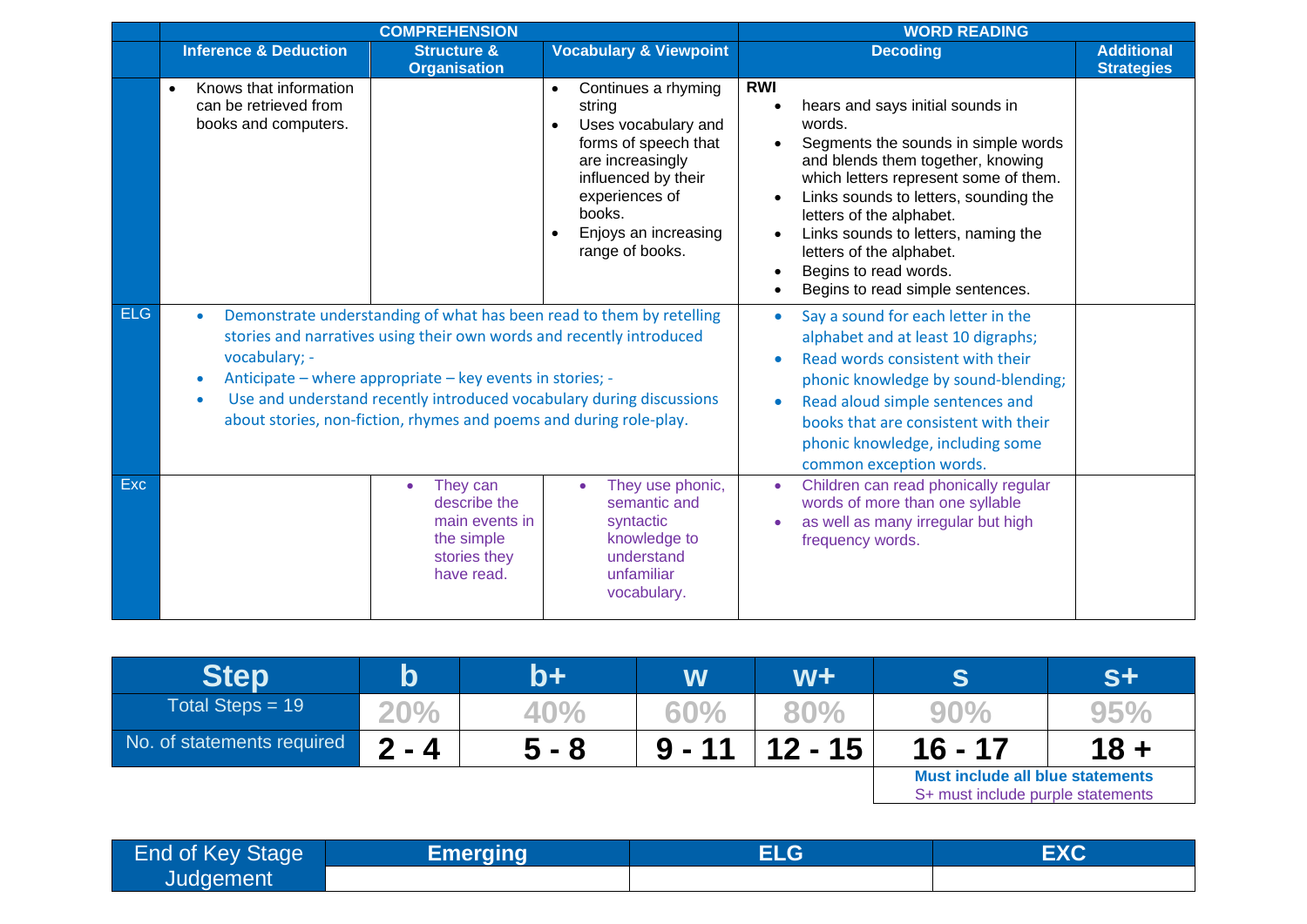|                                                                                                                                                                                                                                                                                                                   | <b>COMPREHENSION</b>                                                                                                                                                                                                                                                                                          | <b>WORD READING</b>                                                                                                                                                                                                                                            |                                                                                                                                                                           |                                                                                                                                                                                 |
|-------------------------------------------------------------------------------------------------------------------------------------------------------------------------------------------------------------------------------------------------------------------------------------------------------------------|---------------------------------------------------------------------------------------------------------------------------------------------------------------------------------------------------------------------------------------------------------------------------------------------------------------|----------------------------------------------------------------------------------------------------------------------------------------------------------------------------------------------------------------------------------------------------------------|---------------------------------------------------------------------------------------------------------------------------------------------------------------------------|---------------------------------------------------------------------------------------------------------------------------------------------------------------------------------|
| <b>Inference &amp; Deduction</b>                                                                                                                                                                                                                                                                                  | <b>Structure &amp; Organisation</b>                                                                                                                                                                                                                                                                           | <b>Vocabulary &amp; Viewpoint</b>                                                                                                                                                                                                                              | <b>Decoding</b>                                                                                                                                                           | <b>Additional</b><br><b>Strategies</b>                                                                                                                                          |
| Able to talk about the<br>$\bullet$<br>main events in a text<br>and highlight the<br>important parts.<br><b>Explains what they</b><br>$\bullet$<br>understand about a<br>text from what they<br>have read.<br>Locates specific<br>$\bullet$<br>information in the text<br>to find answers to<br>simple questions. | Retells key stories orally<br>$\bullet$<br>using narrative language in<br>the correct sequence.<br>Understands the structure<br>$\bullet$<br>of simple non-fiction texts<br>and can explain the<br>difference to narrative.                                                                                   | Recognises repetitive<br>$\bullet$<br>language and rhyme,<br>whilst being able to<br>suggest other<br>rhyming words.<br>Links own experience<br>$\bullet$<br>to what they read or<br>hear.<br>Can talk about a<br>$\bullet$<br>favourite book or<br>character. | <b>RWI</b><br>Know speed sounds set 1 and<br>$\bullet$<br>Blends phonemes to read<br>$\bullet$<br>cvc, ccvc and cvcc words.                                               | <b>Uses picture</b><br>$\bullet$<br>clues to help in<br>reading simple<br>text.<br>Awareness of<br>$\bullet$<br>punctuation<br>marks e.g.<br>pausing at full<br>stops.          |
| <b>Makes predictions</b><br>$\bullet$<br>based on the events<br>in the text.<br><b>Recalls straight</b><br>$\bullet$<br>forward information<br>about characters.<br>Links the title of a<br>$\bullet$<br>book to its events.                                                                                      | Uses the structure of a story<br>$\bullet$<br>when re-enacting or<br>retelling.<br>Able to extract key<br>$\bullet$<br>information from reading<br>e.g. favourite character or<br>facts.                                                                                                                      | Ability to say what<br>$\bullet$<br>they like or dislike<br>about a narrative or<br>poem.                                                                                                                                                                      |                                                                                                                                                                           | Shows<br>$\bullet$<br>awareness of the<br>grammar of a<br>sentence to help<br>decipher new or<br>unfamiliar words.                                                              |
| Begins to draw<br>$\bullet$<br>inferences from the<br>text and or<br>illustrations based on<br>what is said or done.<br><b>Comments and</b><br>$\bullet$<br>questions about the<br>meaning of parts of<br>texts                                                                                                   | <b>Understands and talks</b><br>$\bullet$<br>about the main events or<br>characters in a known story.<br>Discusses the different<br>$\bullet$<br>characteristics of poems,<br>stories and non-fiction text<br>types.<br>Awareness of simple text<br>$\bullet$<br>features e.g. font style,<br>labels, titles. | <b>Understands and</b><br>$\bullet$<br>uses terms referring<br>to non-fiction features<br>such as contents,<br>page, author,<br>headings.<br>Navigates a text and<br>is able to comment on<br>the purpose of some<br>organisational<br>features.               | Know set 3 sounds.<br>$\bullet$<br>Reads words with<br>$\bullet$<br>contractions like I'm or we'll<br>and recognise that the<br>apostrophe represents<br>omitted letters. | Reads on for<br>$\bullet$<br>meaning of the<br>whole sentence.<br>Self corrects<br>$\bullet$<br>while reading so<br>that a text makes<br>sense.<br><b>Reads with</b><br>fluency |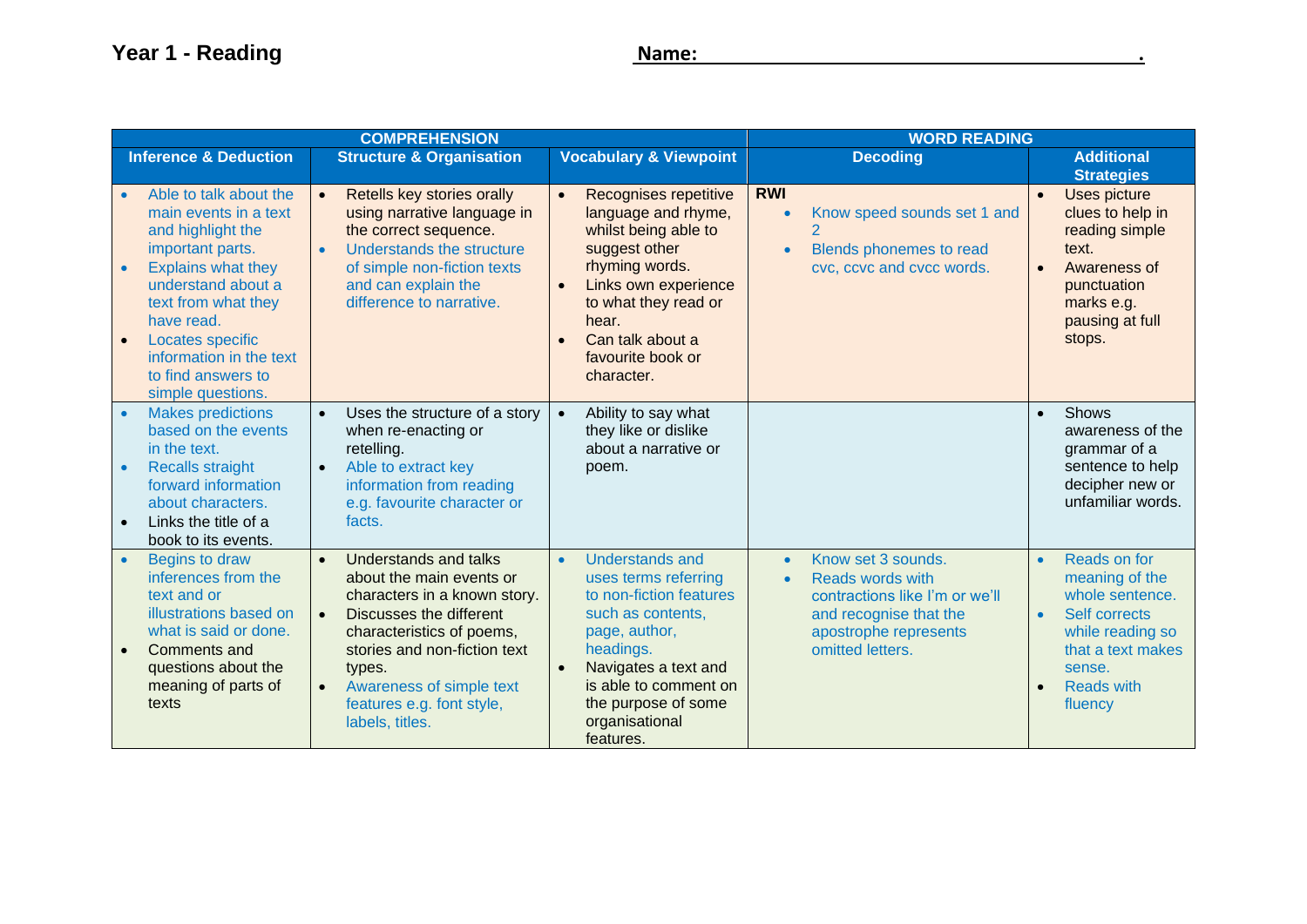|  | <b>RWI</b><br>Uses phonic knowledge to<br>$\bullet$<br>attempt unknown words<br>Reads words of one or more<br>$\bullet$<br>syllables that contain taught<br>GPC's.<br>Completed Pink, Orange and<br>Yellow Books.<br><b>National Curriculum</b><br>Able to match 40+ graphemes<br>$\bullet$<br>to their phonemes.<br>Divides words into syllables<br>$\bullet$<br>such as pocket, rabbit and<br>carrot.<br>Reads common compound<br>$\bullet$<br>words such as football,<br>playground or farmyard.<br>Reads words containing: s,<br>$\bullet$<br>es, ing, ed, er or est endings<br>or the prefix un. | • Continues to use<br>phonic<br>knowledge to<br>attempt unknown<br>words. |
|--|-------------------------------------------------------------------------------------------------------------------------------------------------------------------------------------------------------------------------------------------------------------------------------------------------------------------------------------------------------------------------------------------------------------------------------------------------------------------------------------------------------------------------------------------------------------------------------------------------------|---------------------------------------------------------------------------|
|--|-------------------------------------------------------------------------------------------------------------------------------------------------------------------------------------------------------------------------------------------------------------------------------------------------------------------------------------------------------------------------------------------------------------------------------------------------------------------------------------------------------------------------------------------------------------------------------------------------------|---------------------------------------------------------------------------|

| <b>Step</b>                | $\boldsymbol{\mathsf{b}}$ | $\mathsf{b}\mathsf{+}$ | W   | W+                          |                                         | S+     |
|----------------------------|---------------------------|------------------------|-----|-----------------------------|-----------------------------------------|--------|
| Total Steps = $39$         | <b>20%</b>                | 40%                    | 60% | 80%                         | $90\%$                                  | 95%    |
| No. of statements required | $5 - 8$                   | $9 - 16$               |     | $17 - 24 \mid 25 - 32 \mid$ | $33 - 36$                               | $37 +$ |
|                            |                           |                        |     |                             | <b>Must include all blue statements</b> |        |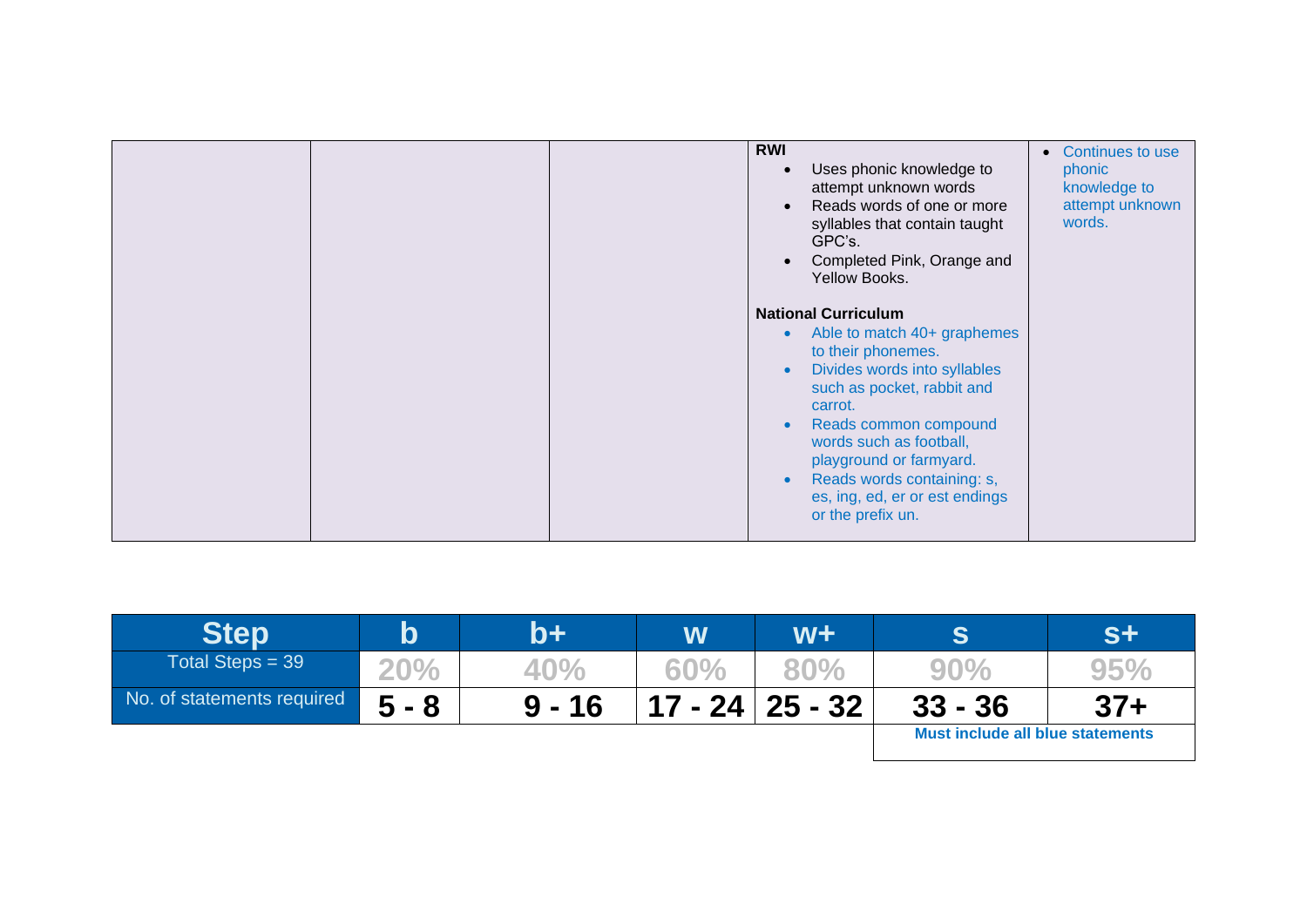**Year 2 - Reading Name: Name: Name: Name: Name: Name: Name: Name: Name: Name: Name: Name: Name: Name: Name: Name: Name: Name: Name: Name: Name: Name: Name: Name: Name: N** 

|                                                                                                                                                                                                                                             | <b>COMPREHENSION</b>                                                                                                                                                                                                                                                                                                                                                                                         | <b>WORD READING</b>                                                                                                                                                                                                                                                      |                                                                                                                                                                                                                                                                                                                                                                                                                                                         |                                                                                                                                                                                                                                                                                                                                  |
|---------------------------------------------------------------------------------------------------------------------------------------------------------------------------------------------------------------------------------------------|--------------------------------------------------------------------------------------------------------------------------------------------------------------------------------------------------------------------------------------------------------------------------------------------------------------------------------------------------------------------------------------------------------------|--------------------------------------------------------------------------------------------------------------------------------------------------------------------------------------------------------------------------------------------------------------------------|---------------------------------------------------------------------------------------------------------------------------------------------------------------------------------------------------------------------------------------------------------------------------------------------------------------------------------------------------------------------------------------------------------------------------------------------------------|----------------------------------------------------------------------------------------------------------------------------------------------------------------------------------------------------------------------------------------------------------------------------------------------------------------------------------|
| <b>Inference &amp; Deduction</b>                                                                                                                                                                                                            | <b>Structure &amp;</b><br><b>Organisation</b>                                                                                                                                                                                                                                                                                                                                                                | <b>Vocabulary &amp; Viewpoint</b>                                                                                                                                                                                                                                        | <b>Decoding</b>                                                                                                                                                                                                                                                                                                                                                                                                                                         | <b>Additional Strategies</b>                                                                                                                                                                                                                                                                                                     |
| Identifies/comments<br>on main characters<br>in stories and the<br>way they relate to<br>one another.<br>Answer questions in<br>discussion with the<br>teacher and make<br>simple inferences in<br>a familiar book that is<br>read to them. | Identify and explain<br>$\bullet$<br>the sequence of<br>events in texts.<br>Retells orally a range<br>$\bullet$<br>of familiar stories<br>and traditional tales.<br>Shows an<br>$\bullet$<br>understanding of the<br>main points in a text<br>and retells the story.<br>Identify and explain<br>key aspects of fiction<br>and non-fiction texts<br>such as characters,<br>events, titles and<br>information. | Identifies technical<br>$\bullet$<br>language<br>Draw on knowledge of<br>$\bullet$<br>vocabulary to<br>understand texts<br>Gains an overall<br>$\bullet$<br>impression of a text by<br>making predictions<br>about the<br>contents/subject of a<br>book by skim reading. | <b>RWI</b><br>Independent application of Phonics<br>using set 3.<br><b>Blends and segments</b><br>$\bullet$<br>sounds in all speed sounds<br>sets and uses this<br>knowledge in reading.<br>Reads words with common<br>$\bullet$<br>suffixes and prefixes<br><b>National Curriculum</b><br>Reads accurately by blending<br>the sounds in words that contain<br>the graphemes taught. (93-95%)<br>Recognises and read alternate<br>sounds for graphemes. | Understands how to use<br>alphabetical texts to find<br>information.<br>Uses illustrations as an<br>$\bullet$<br>important feature in aiding<br>reading.<br>Demonstrates an ability to<br>self-correct when a<br>word/sentence does not<br>make sense.<br>Reads with fluency and<br>expression taking account<br>of punctuation. |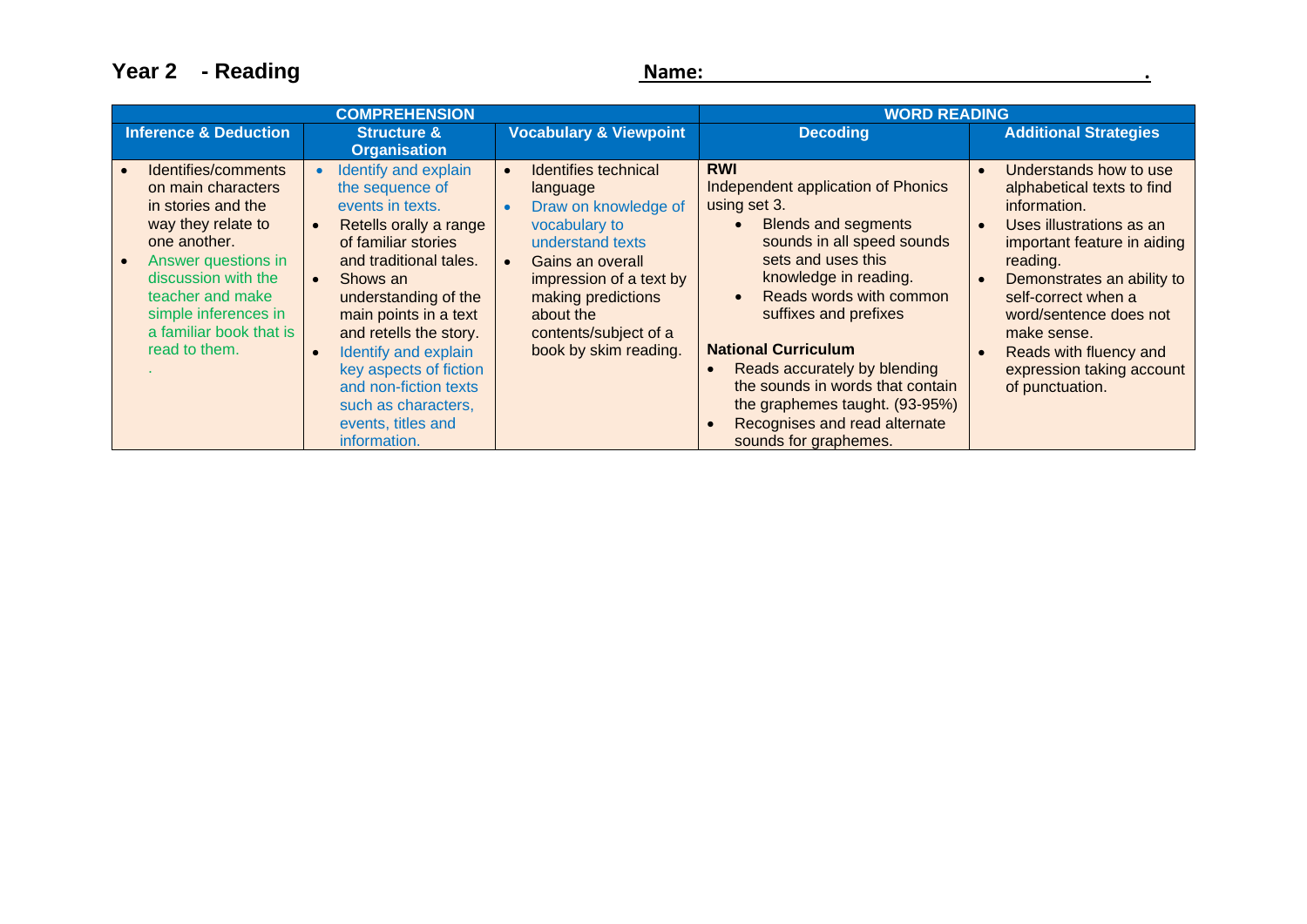|           | <b>Extracts information</b>                     | $\bullet$ | Knows and recognises      | <b>National Curriculum</b>      |           | Shows awareness of the   |
|-----------|-------------------------------------------------|-----------|---------------------------|---------------------------------|-----------|--------------------------|
|           | from non-fiction texts                          |           | simple recurring literacy | Read accurately by blending     |           | grammar of a sentence to |
|           | appropriately using                             |           | language in stories and   | the sounds in words that        |           | help decipher new or     |
|           | contents, index,                                |           | contemporary/classical    | contain the common              |           | unfamiliar words.        |
|           | chapters, headings and                          |           | poetry.                   | graphemes for all 40+           |           | Uses word patterns to    |
|           | glossary and uses this                          |           | Justifies views about     | phonemes                        |           | predict new unfamiliar   |
|           | to summarise.                                   |           | characters, events or     | Read accurately some words of   |           | words.                   |
|           | Ability to recall the                           |           | feelings using evidence   | two or more syllables that      | $\bullet$ | Check words and stories  |
|           | qualities of a character.                       |           | in the text.              | contain the same grapheme-      |           | make sense to them       |
|           |                                                 |           |                           | phoneme correspondences         |           |                          |
| $\bullet$ | Predict what might                              |           | Begins to understand the  |                                 | $\bullet$ | Makes links between the  |
|           | happen on the basis on<br>what has been read so |           | effect of different words | Read many common exception      |           | books they are reading   |
|           |                                                 |           | and phrases including     | words.                          |           | and other books they     |
|           | far.                                            |           | the use of effective      | Read aloud many words quickly   |           | have read.               |
|           | Answer questions and                            |           | language choices.         | and accurately without overt    |           |                          |
|           | make some inferences                            |           |                           | sounding and blending           |           |                          |
|           | on the basis of what is                         |           |                           | Sound out many unfamiliar       |           |                          |
|           | being said and done.                            |           |                           | words accurately                |           |                          |
|           | Explain what has                                |           |                           | Read accurately most words of   |           |                          |
|           | happened so far in                              |           |                           | two or more syllables           |           |                          |
|           | what they have read.                            |           |                           | Read most words containing      |           |                          |
|           |                                                 |           |                           | common suffixes                 |           |                          |
|           |                                                 |           |                           | Read most common exception      |           |                          |
|           |                                                 |           |                           | words                           |           |                          |
|           |                                                 |           |                           | Read words accurately and       |           |                          |
|           |                                                 |           |                           | fluently without overt sounding |           |                          |
|           |                                                 |           |                           | or blending and sufficiently    |           |                          |
|           |                                                 |           |                           | fluently to allow them to focus |           |                          |
|           |                                                 |           |                           | on their understanding rather   |           |                          |
|           |                                                 |           |                           | than on decoding individual     |           |                          |
|           |                                                 |           |                           | words (90 words per minute)     |           |                          |
|           |                                                 |           |                           | Sounds out most unfamiliar      |           |                          |
|           |                                                 |           |                           | words accurately without undue  |           |                          |
|           |                                                 |           |                           | hesitation                      |           |                          |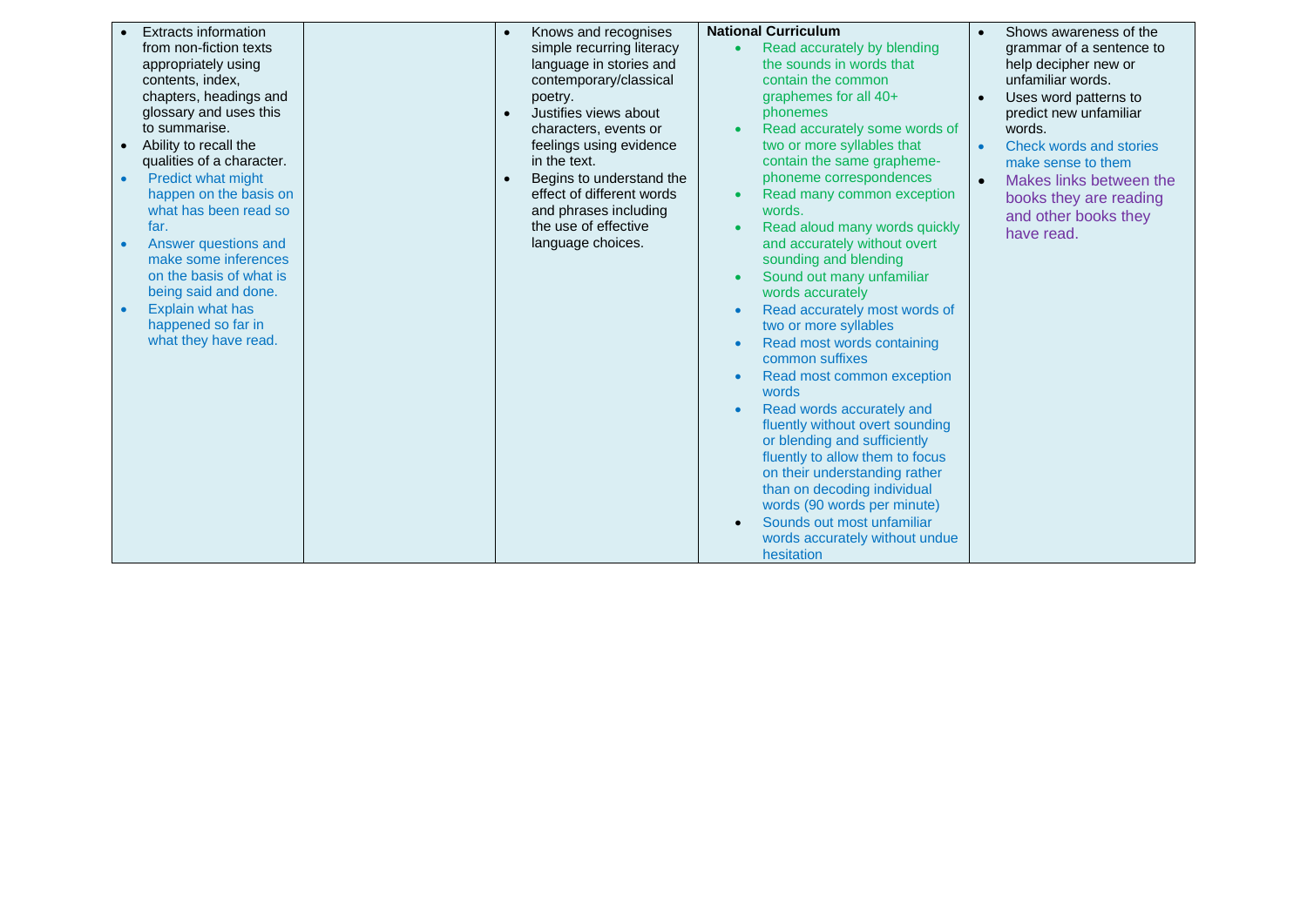| <b>Makes inferences</b><br>about on the basis<br>of what is being said<br>and done e.g.,<br>thoughts, feelings<br>and actions.<br>Make a plausible<br>prediction about<br>what might happen<br>on the basis of what<br>has been read so<br>far<br>Uses evidence in<br>the text to answer<br>questions<br>Links characters<br>behaviour to events<br>in the text. | Ability to summarise<br>$\bullet$<br>the main points from<br>a paragraph or text.<br>Recognises<br>$\bullet$<br>similarities in the plot<br>or characters within<br>different stories. | Picks out alliteration,<br>$\bullet$<br>repetition and similes.<br>Awareness that writers<br>$\bullet$<br>have a viewpoint and<br>a purposes.<br>Able to talk about<br>favourite authors and<br>genres of books,<br>giving opinions. |                                                                                                                                                                                                                                                                          | Reads on for meaning of<br>the whole sentence. |
|------------------------------------------------------------------------------------------------------------------------------------------------------------------------------------------------------------------------------------------------------------------------------------------------------------------------------------------------------------------|----------------------------------------------------------------------------------------------------------------------------------------------------------------------------------------|--------------------------------------------------------------------------------------------------------------------------------------------------------------------------------------------------------------------------------------|--------------------------------------------------------------------------------------------------------------------------------------------------------------------------------------------------------------------------------------------------------------------------|------------------------------------------------|
|                                                                                                                                                                                                                                                                                                                                                                  | Explains the features of<br>$\bullet$<br>text types studied so<br>far and references to<br>them in reading.                                                                            |                                                                                                                                                                                                                                      | <b>RWI</b><br>Completed Blue and Grey<br>books.<br>Begin Literacy and Language<br>programme<br><b>National Curriculum</b><br>Decodes automatically and<br>fluently books matched to their<br>improving phonic knowledge.<br>Reads most year 2 common<br>exception words. |                                                |

| <b>Step</b>                    | $\mathsf b$ | b+        | W           | $W +$               | S                                                                                                             | $S+$         |
|--------------------------------|-------------|-----------|-------------|---------------------|---------------------------------------------------------------------------------------------------------------|--------------|
| Total Steps = $52$             | 20%         | 40%       | 60%         | 80%                 | 90%                                                                                                           | 95%          |
| No. of statements required     | $6 - 10$    | $11 - 20$ |             | $21 - 30$   31 - 40 | $41 - 48$                                                                                                     | $49+$        |
|                                |             |           |             |                     | Must include all blue statements<br>S+ must include purple statements<br>Working towards statements are green |              |
| $End$ of $K_{011}$ $Q_{total}$ | M           |           | <b>IAIT</b> | <b>IALA</b>         |                                                                                                               | $\mathbf{C}$ |

| End of Key Stage | <b>WT</b> | <b>WA</b> | GD |
|------------------|-----------|-----------|----|
| Judgement        |           |           |    |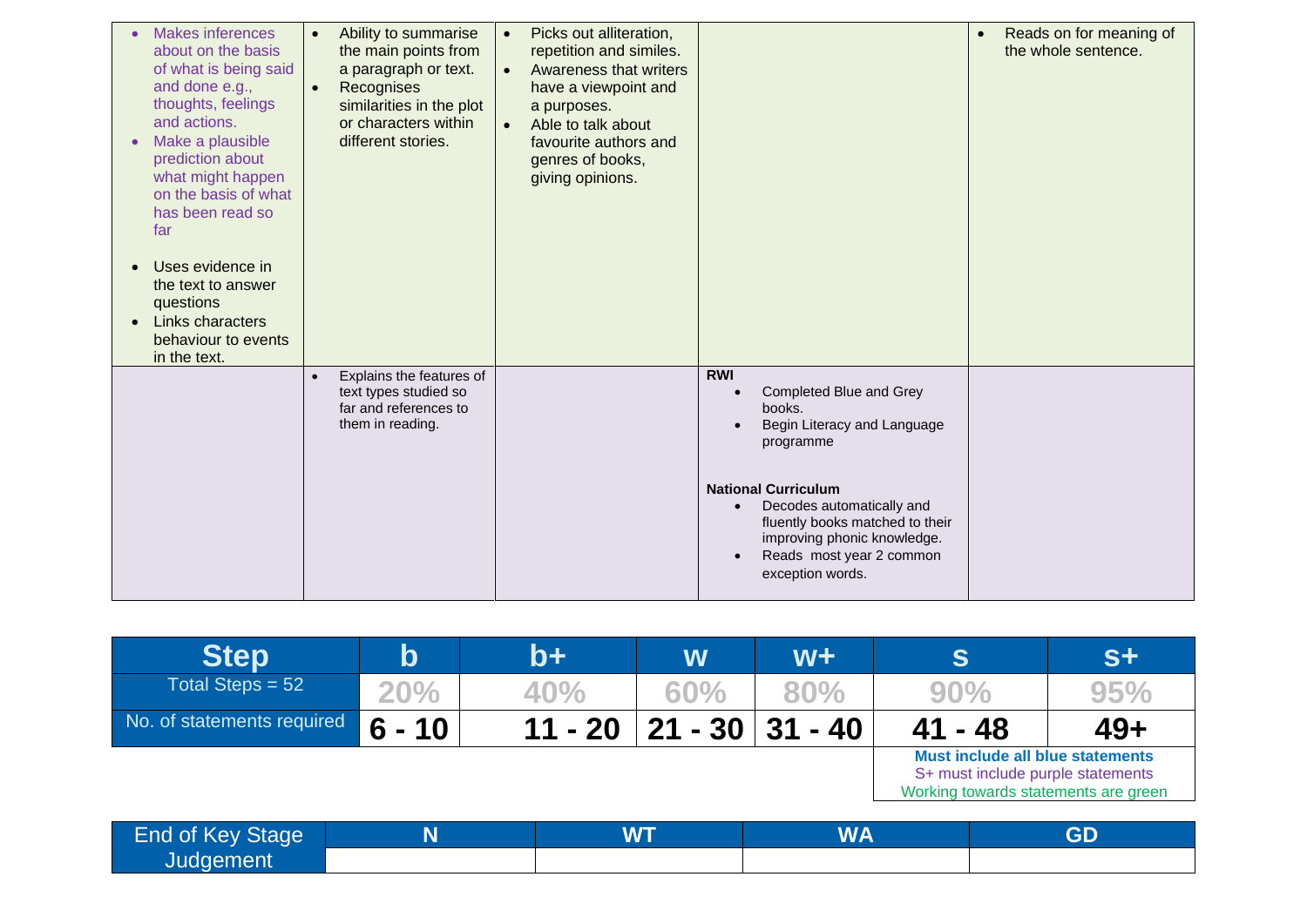**Year 3 - Reading Name: Name: Name: Name: Name: Name: Name: Name: Name: Name: Name: Name: Name: Name: Name: Name: Name: Name: Name: Name: Name: Name: Name: Name: Name: N** 

| <b>COMPREHENSION</b>   |                                                                                                                                                                                                                                                                                                                                   |                                                                                                                                                      | <b>WORD READING</b>                                                                                                                                                                                                                                                           |                                                                                                                                                                                                                                                                                                                                                                                                                                                              |                                                                                                                                                                                                                                                                                                            |
|------------------------|-----------------------------------------------------------------------------------------------------------------------------------------------------------------------------------------------------------------------------------------------------------------------------------------------------------------------------------|------------------------------------------------------------------------------------------------------------------------------------------------------|-------------------------------------------------------------------------------------------------------------------------------------------------------------------------------------------------------------------------------------------------------------------------------|--------------------------------------------------------------------------------------------------------------------------------------------------------------------------------------------------------------------------------------------------------------------------------------------------------------------------------------------------------------------------------------------------------------------------------------------------------------|------------------------------------------------------------------------------------------------------------------------------------------------------------------------------------------------------------------------------------------------------------------------------------------------------------|
|                        | <b>Inference &amp; Deduction</b>                                                                                                                                                                                                                                                                                                  | <b>Structure &amp;</b>                                                                                                                               | <b>Vocabulary &amp; Viewpoint</b>                                                                                                                                                                                                                                             | <b>Decoding</b>                                                                                                                                                                                                                                                                                                                                                                                                                                              | <b>Additional</b>                                                                                                                                                                                                                                                                                          |
|                        |                                                                                                                                                                                                                                                                                                                                   | <b>Organisation</b>                                                                                                                                  |                                                                                                                                                                                                                                                                               |                                                                                                                                                                                                                                                                                                                                                                                                                                                              | <b>Strategies</b>                                                                                                                                                                                                                                                                                          |
| $\bullet$<br>$\bullet$ | <b>Explores underlying</b><br>themes and ideas<br>making reference to<br>the text.<br><b>Draws inferences</b><br>such as inferring<br>characters feelings,<br>thoughts and motives<br>from their actions.<br>Re-reads and reads<br>ahead to look for<br>clues to determine the<br>meaning of a<br>characters actions or<br>words. | $\bullet$<br>Retrieves and records<br>information from non-<br>fiction texts using<br>knowledge of layout<br>(use of contents and<br>index pages).   | Uses dictionaries to<br>$\bullet$<br>check the meaning of<br>unfamiliar words.<br><b>Starts to understand</b><br>$\bullet$<br>how choice of detail<br>and language creates<br>meaning beyond the<br>literal.<br>Makes personal<br>reflections about<br>character descriptions | <b>National Curriculum</b><br>In most reading:<br>Able to test out different<br>$\bullet$<br>pronunciations.<br>Applies knowledge of root words,<br>$\bullet$<br>suffixes to read aloud and<br>understand the meaning of<br>unfamiliar words, Suffixes - ing, er,<br>en, ation, ly and tion<br>Applies knowledge of root words,<br>prefixes and suffixes to read aloud<br>and understand the meaning of<br>unfamiliar words, -dis, mis, il, im, re<br>and in | Uses the<br>$\bullet$<br>strategies from<br>the previous<br>bands<br>independently<br>and effortlessly to<br>ensure that<br>reading is fluent.<br><b>Repeats short</b><br>$\bullet$<br>phrases if sense<br>is lost.<br>Reads ahead to<br>$\bullet$<br>determine<br>direction and<br>meaning in a<br>story. |
| $\bullet$<br>$\bullet$ | Asks questions to<br>improve<br>understanding of a<br>text.<br>Shows an<br>understanding of the<br>main ideas and<br>events with reference<br>to the text.<br>Developing an ability<br>to skim materials to<br>note down different<br>views and arguments                                                                         |                                                                                                                                                      | <b>Explains and discuss</b><br>$\bullet$<br>own understanding of<br>books, poems and<br>other material, both<br>those read aloud and<br>those independently.<br>Comments on the<br>relationship between<br>a poet and the subject<br>of a poem.                               | <b>National Curriculum</b><br>In most reading:<br>Recognises the functions of<br>$\bullet$<br>punctuation and uses this to aid<br>intonation when reading aloud.<br>Starts to understand the meaning of the<br>following suffixes: re, sub, inter, super,<br>anti, auto<br>Reads fluently words ending in sion,<br>$\bullet$<br>tion, cian and ssion.                                                                                                        | <b>Makes</b><br>$\bullet$<br>connections<br>between texts.                                                                                                                                                                                                                                                 |
| $\bullet$<br>$\bullet$ | <b>Starts to Justify</b><br>predictions by<br>referring to the text.<br>Uses details stated<br>and implied to build<br>up predictions.<br>Deduces from<br>evidence in the text<br>what characters are<br>like or their motives<br>based on events.                                                                                | Understands that<br>$\bullet$<br>narrative books are<br>structured in different<br>ways such as<br>adventure, quest or<br>stories with a<br>dilemma. | <b>Explores figurative</b><br>$\bullet$<br>language (similes and<br>metaphors) and the<br>way it conveys<br>meaning.<br>Identifies the<br>$\bullet$<br>language used to<br>create mood and<br>tension.                                                                        | Understands how simple and<br>complex sentences influence<br>meaning.<br>Reads words with the K phoneme<br>$\bullet$<br>for "sc" (scheme, character,<br>chemist, echo and character.                                                                                                                                                                                                                                                                         | Experiments with<br>$\bullet$<br>different voices to<br>convey mood<br>and meaning.                                                                                                                                                                                                                        |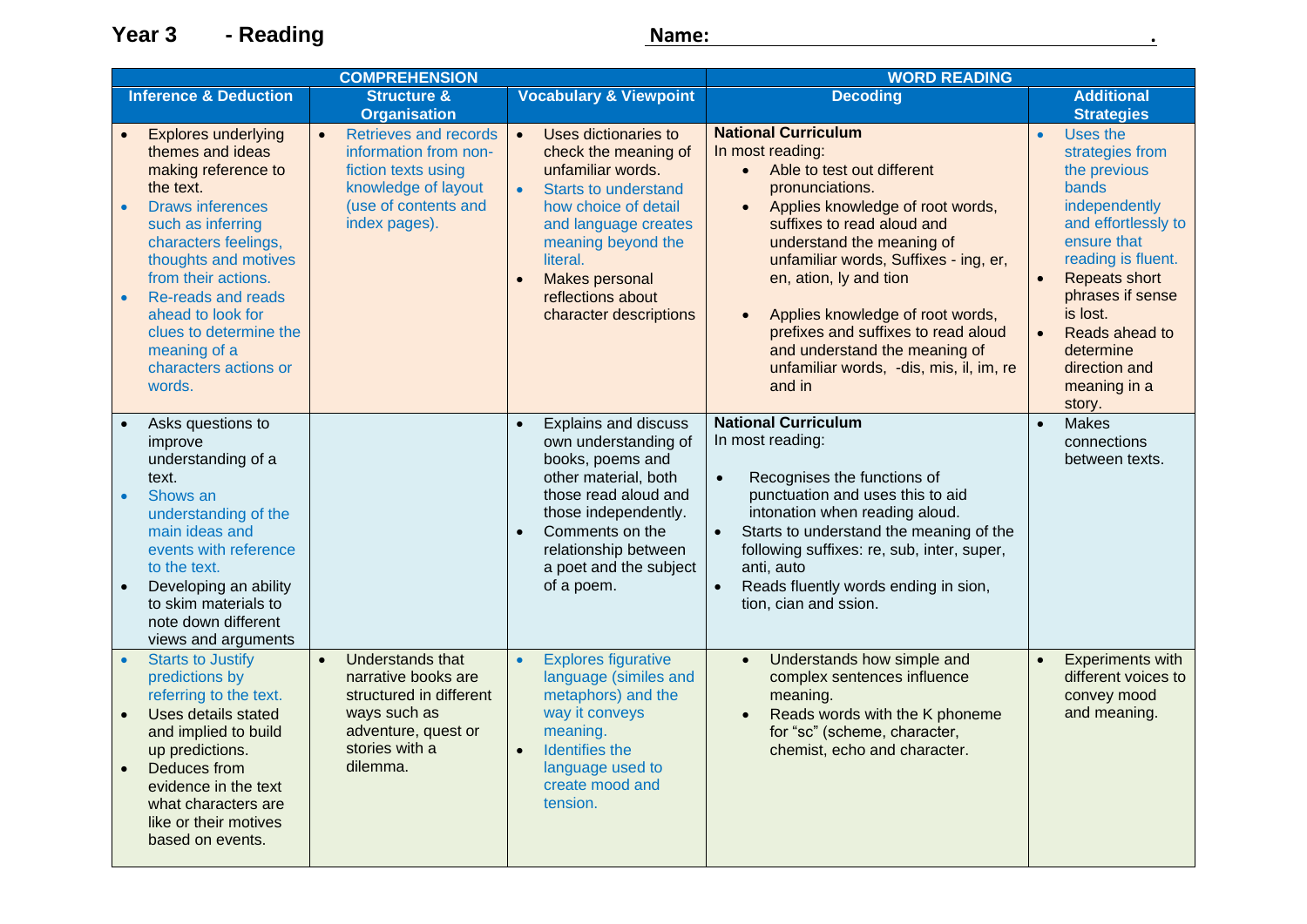| Is able to identify the<br>$\bullet$<br>main themes and<br>conventions in a wide<br>range of books. (For<br>example: the triumph<br>of good over evil or<br>the use of magical<br>devices in fairy<br>stories/folk tales).<br>Ability to discuss how<br>$\bullet$<br>the organisation of a<br>narrative text type can<br>vary.<br>Identifies how<br>structure and<br>presentation<br>contribute to the<br>overall meaning of a<br>text.<br><b>Explains the features</b><br>$\bullet$<br>of text types studied<br>so far and references<br>to them in reading. | Evaluates specific<br>texts with reference to<br>text types.<br><b>Discusses words and</b><br>$\bullet$<br>phrases that capture<br>the reader's interest<br>and imagination. | Reads longer texts independently.<br>Reads exception words from the Y3<br>list, noting the unusual correspondences.<br>Attempts the pronunciation of<br>unfamiliar words drawing on prior<br>knowledge of similar looking words.<br>Can the pupil read age-<br>appropriate texts aloud and<br>fluently, at a speed of 90 words<br>per minute, without making<br>errors, or with very few errors<br>(this means less than 5 errors<br>per 20 words)? |  |
|---------------------------------------------------------------------------------------------------------------------------------------------------------------------------------------------------------------------------------------------------------------------------------------------------------------------------------------------------------------------------------------------------------------------------------------------------------------------------------------------------------------------------------------------------------------|------------------------------------------------------------------------------------------------------------------------------------------------------------------------------|-----------------------------------------------------------------------------------------------------------------------------------------------------------------------------------------------------------------------------------------------------------------------------------------------------------------------------------------------------------------------------------------------------------------------------------------------------|--|
|---------------------------------------------------------------------------------------------------------------------------------------------------------------------------------------------------------------------------------------------------------------------------------------------------------------------------------------------------------------------------------------------------------------------------------------------------------------------------------------------------------------------------------------------------------------|------------------------------------------------------------------------------------------------------------------------------------------------------------------------------|-----------------------------------------------------------------------------------------------------------------------------------------------------------------------------------------------------------------------------------------------------------------------------------------------------------------------------------------------------------------------------------------------------------------------------------------------------|--|

| <b>Step</b>                | b          | b+       | W   | $W +$                                   |           | S+    |
|----------------------------|------------|----------|-----|-----------------------------------------|-----------|-------|
| Total Steps = $40$         | <b>20%</b> | 40%      | 60% | $80\%$                                  | 90%       | 95%   |
| No. of statements required | $5 - 8$    | $9 - 16$ |     | $17 - 24 \mid 25 - 32$                  | $33 - 37$ | $38+$ |
|                            |            |          |     | <b>Must include all blue statements</b> |           |       |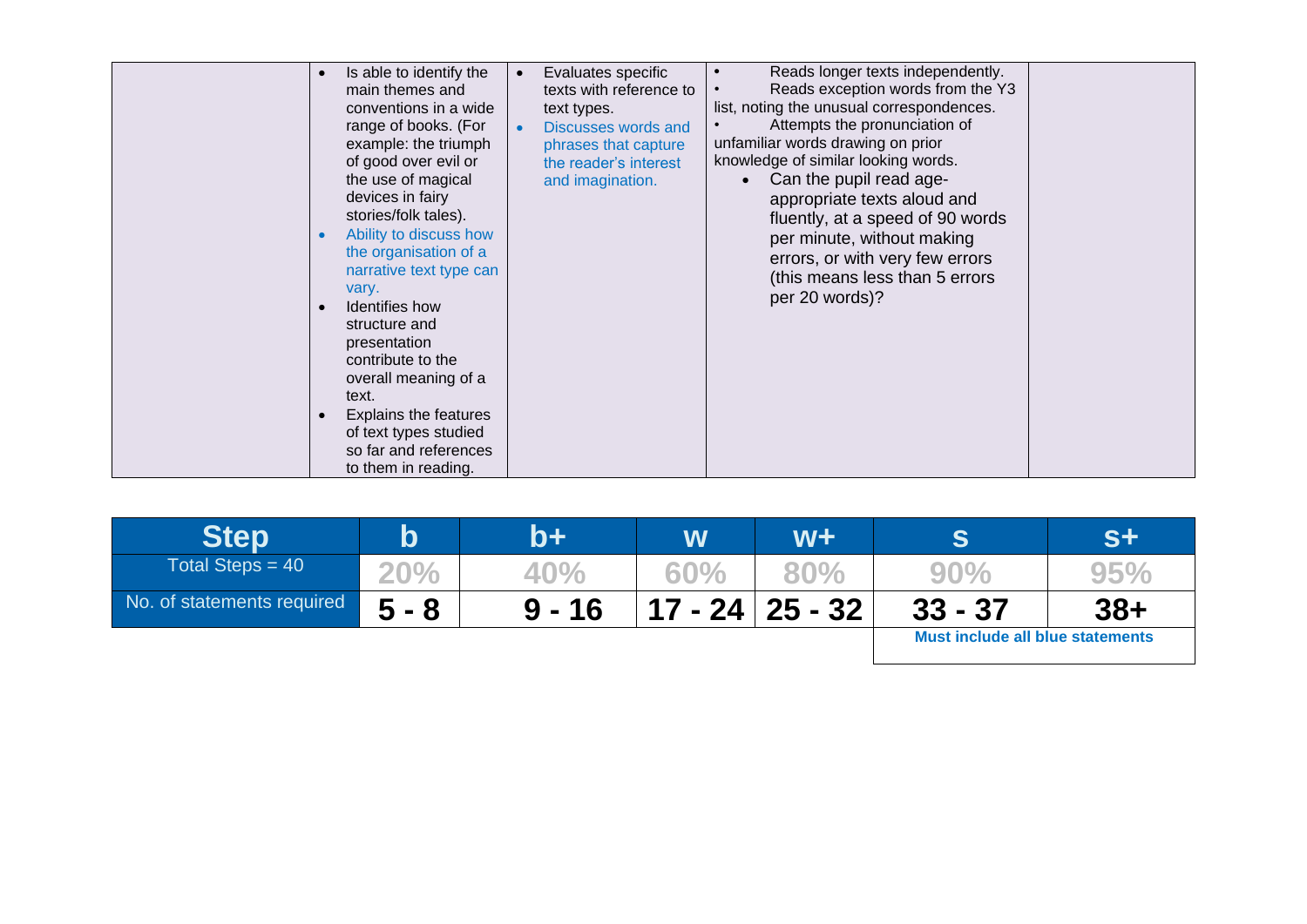**Year 4 - Reading Name: Name: Name: Name: Name: Name: Name: Name: Name: Name: Name: Name: Name: Name: Name: Name: Name: Name: Name: Name: Name: Name: Name: Name: Name: N** 

| <b>COMPREHENSION</b>                                                                                                                                                                                                                                                |                                                                                                                                         |                                                                                                                                                                                                                                                                              | <b>WORD READING</b>                                                                                                                                                                                                                                                                                                                                                                                                                                                                                                                                                                                                                                                                                                                                                                                                                  |                                        |
|---------------------------------------------------------------------------------------------------------------------------------------------------------------------------------------------------------------------------------------------------------------------|-----------------------------------------------------------------------------------------------------------------------------------------|------------------------------------------------------------------------------------------------------------------------------------------------------------------------------------------------------------------------------------------------------------------------------|--------------------------------------------------------------------------------------------------------------------------------------------------------------------------------------------------------------------------------------------------------------------------------------------------------------------------------------------------------------------------------------------------------------------------------------------------------------------------------------------------------------------------------------------------------------------------------------------------------------------------------------------------------------------------------------------------------------------------------------------------------------------------------------------------------------------------------------|----------------------------------------|
| <b>Inference &amp; Deduction</b>                                                                                                                                                                                                                                    | <b>Structure &amp;</b><br><b>Organisation</b>                                                                                           | <b>Vocabulary &amp; Viewpoint</b>                                                                                                                                                                                                                                            | <b>Decoding</b>                                                                                                                                                                                                                                                                                                                                                                                                                                                                                                                                                                                                                                                                                                                                                                                                                      | <b>Additional</b><br><b>Strategies</b> |
| Makes specific use of<br>the text to provide<br>reasonable<br>justifications for<br>predictions and<br>opinions.<br><b>Makes reasoned</b><br>$\bullet$<br>judgements on<br>characters actions.<br><b>Distinguishes</b><br>$\bullet$<br>between fact and<br>opinion. | Recognises and<br>$\bullet$<br>comments on the use<br>of presentational<br>devices such as<br>headings, numbers<br>etc.                 | <b>Expresses personal</b><br>$\bullet$<br>responses which may<br>or may not reflect the<br>author's intent.                                                                                                                                                                  | <b>National Curriculum</b><br>Across a range of reading:<br>Selects and reads a range of<br>$\bullet$<br>appropriate texts fluently and<br>accurately.<br>Reads silently and discuss what has<br>been read.<br>Uses appropriate intonation to show<br>their understanding.<br>Understands how the meaning of<br>sentences is shaped by punctuation,<br>word order or connectives.<br>Applies a growing knowledge of root words,<br>prefixes and suffixes to read aloud and<br>understand the meaning of unfamiliar<br>words.<br>Suffixes - ous (poisonous,<br>$\bullet$<br>mountainous etc)<br>Prefixes - dis, mis, il, im, re and<br><i>in</i><br>Consolidates understanding of the<br>meaning of the following suffixes:<br>Re, sub, inter, super, anti, auto<br>Independently uses dictionaries to<br>check the meaning of words. |                                        |
| Uses clues from<br>action, dialogue and<br>description to<br>establish meaning.<br>Infers meaning using<br>$\bullet$<br>evidence from the text<br>and wider<br>experiences.                                                                                         | Understands how<br>$\bullet$<br>punctuation can<br>convey character.<br>(For example:<br>exclamation marks to<br>affect tone of voice). | <b>Discusses the authors</b><br>$\bullet$<br>choice of technical<br>language<br><b>Finds and comments</b><br>on words used to<br>convey feelings,<br>moods and tension<br>when responding to a<br>text.<br>Makes personal<br>reflections about<br>character<br>descriptions. | Reads words with the "g" phoneme<br>$\bullet$<br>spelt as "gue" (tongue and league<br>etc)<br>Reads words with the "s" phoneme<br>$\bullet$<br>spelt as "sc" (scene and fascinate)                                                                                                                                                                                                                                                                                                                                                                                                                                                                                                                                                                                                                                                   |                                        |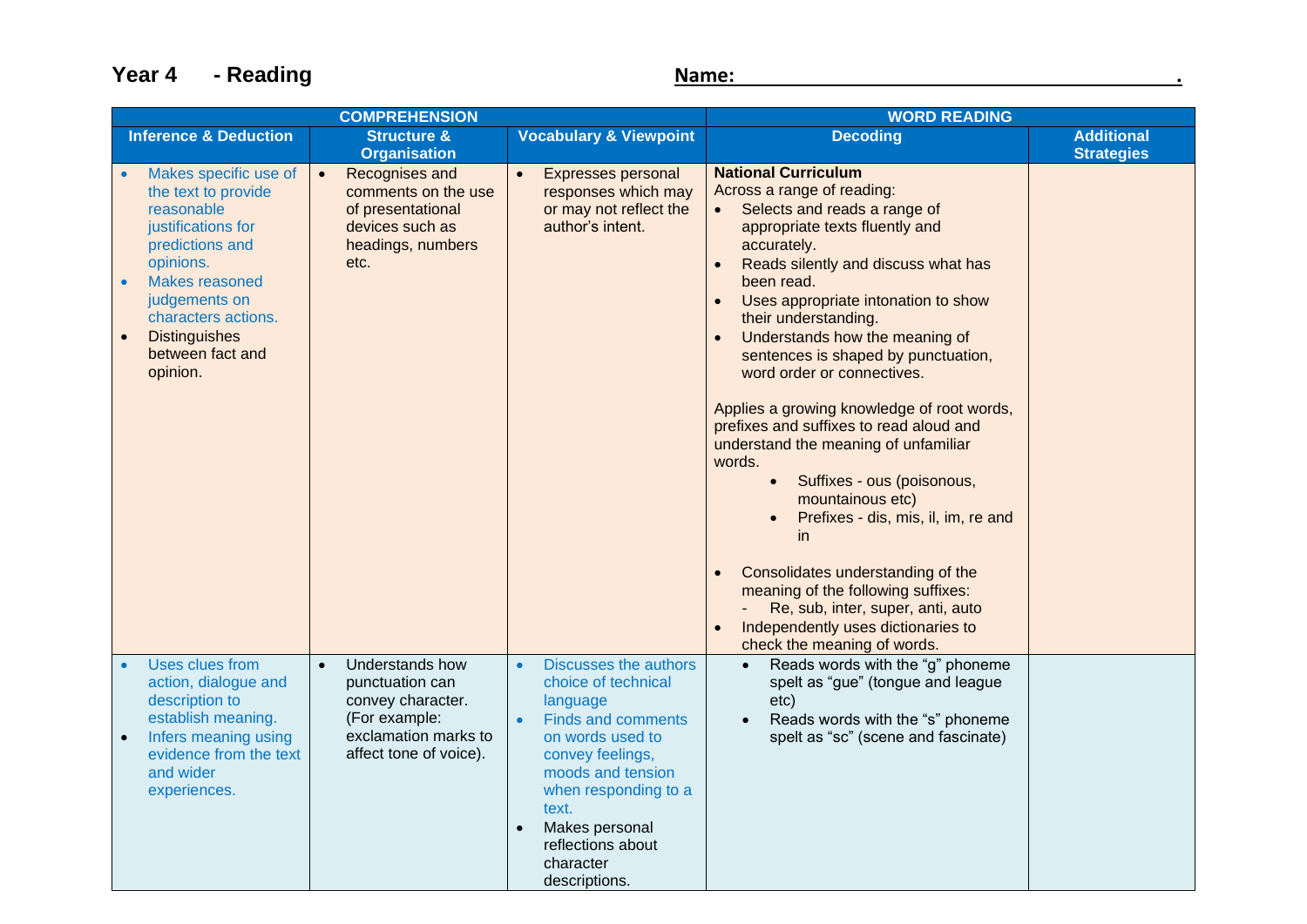| Ability to elaborate on<br>own opinions when<br>responding to<br>questions about a<br>text.<br>Identifies the main<br>ideas drawn from one<br>or more paragraph<br>and summarises<br>these. | Ability to identify the<br>$\bullet$<br>features of a wide<br>range of fiction text<br>types, such as<br>science fiction, issues<br>and dilemmas.                                                                                                                                                 | <b>Explains with</b><br>$\bullet$<br>reference to the text,<br>the impact of words<br>and phrases the<br>author has chosen to<br>interest and hold the<br>reader's attention.                                                                | Checks a text makes sense by<br>$\bullet$<br>discussing understanding of words<br>or explaining the meaning of a word<br>in context.<br>Reads and interprets homophones<br>and near-homophones on the Y4<br>list such as ball/bawl, berry/bury,<br>brake/break, mail/male, plain/plane<br>or rain/rein/reign. |                                                                                                                                                                                                                                                                                                                                                                                                                  |
|---------------------------------------------------------------------------------------------------------------------------------------------------------------------------------------------|---------------------------------------------------------------------------------------------------------------------------------------------------------------------------------------------------------------------------------------------------------------------------------------------------|----------------------------------------------------------------------------------------------------------------------------------------------------------------------------------------------------------------------------------------------|---------------------------------------------------------------------------------------------------------------------------------------------------------------------------------------------------------------------------------------------------------------------------------------------------------------|------------------------------------------------------------------------------------------------------------------------------------------------------------------------------------------------------------------------------------------------------------------------------------------------------------------------------------------------------------------------------------------------------------------|
| Retrieves and records<br>information from non-<br>fiction texts to use<br>within own oral and/or<br>oral responses.                                                                         | Identifies compares<br>$\bullet$<br>and contrasts a range<br>of plots, character<br>types across a range<br>of texts.<br>Makes connections<br>$\bullet$<br>between texts and the<br>wider world.<br>Comments on the<br>$\bullet$<br>similarities of a range<br>of different non-fiction<br>texts. | Links own personal<br>$\bullet$<br>comments to the text.<br>Relates events and<br>$\bullet$<br>characters feeling to<br>own experiences.<br>Articulates a personal<br>$\bullet$<br>response to the<br>author's style and use<br>of language. | Can the pupil read age-<br>appropriate texts aloud and<br>fluently, at a speed of 90 words<br>per minute, without making<br>errors, or with very few errors<br>(this means less than 5 errors<br>per 20 words)?                                                                                               | <b>Confidently uses</b><br>$\bullet$<br>different voices to<br>convey mood<br>and meaning<br>through<br>preparing and<br>presenting orally<br>read poems,<br>stories, play<br>scripts or non-<br>fiction text<br>sections.<br>Uses contextual<br>knowledge to<br>determine<br>meaning.<br>Uses knowledge<br>of text structure<br>to locate<br>information.<br>Able to identify<br>the main purpose<br>of a text. |

| <b>Step</b>                | b       | b+       | W                           | $W +$ |                                  | <b>S+</b> |
|----------------------------|---------|----------|-----------------------------|-------|----------------------------------|-----------|
| Total Steps = $38$         | 20%     | 40%      | 60%                         | 80%   | 90%                              | 95%       |
| No. of statements required | $5 - 8$ | $9 - 16$ | $17 - 24 \mid 25 - 32 \mid$ |       | $33 - 35$                        | $36+$     |
|                            |         |          |                             |       | Must include all blue statements |           |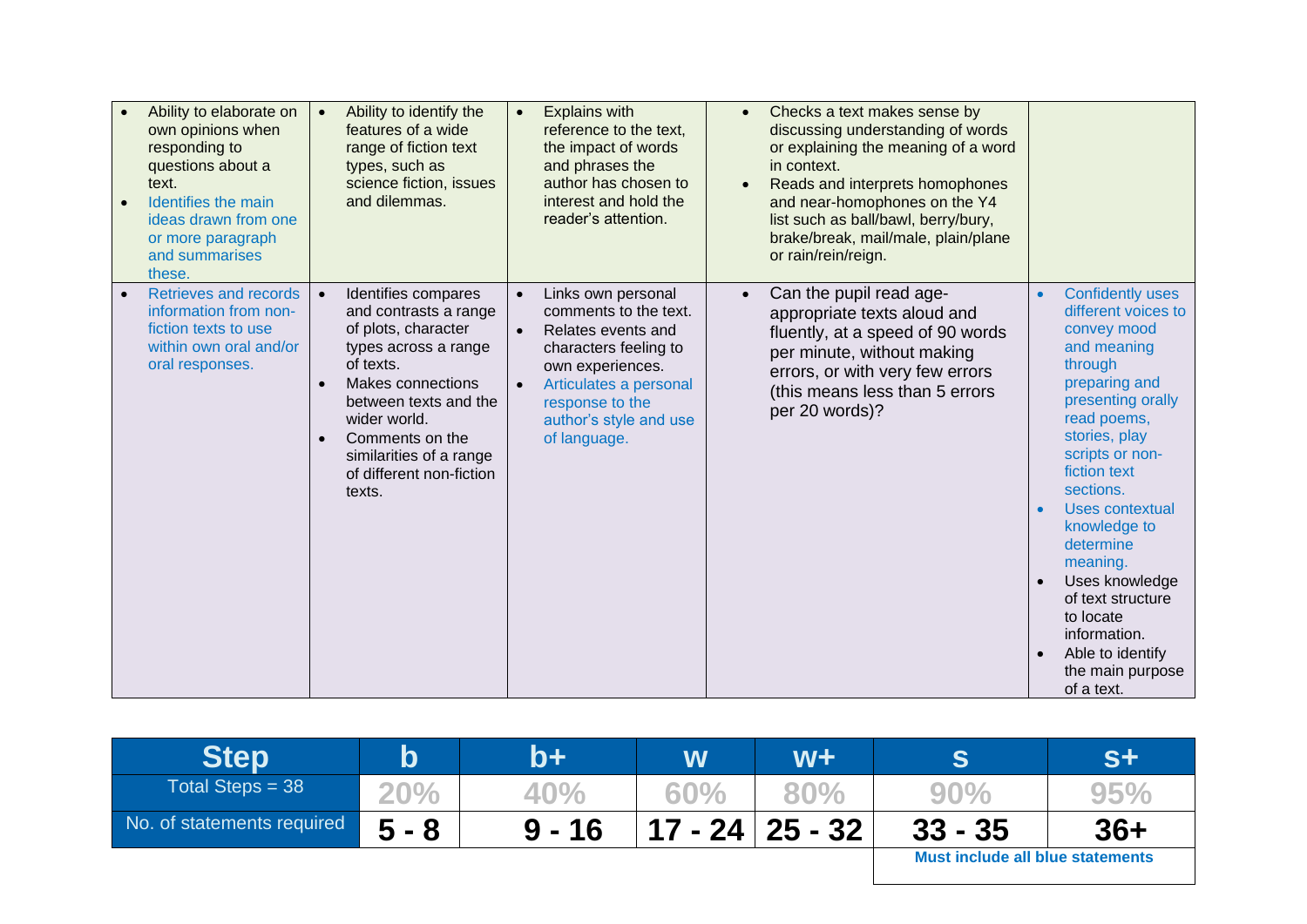**Year 5** - Reading *Name:* **2008 - 2008 12: 2009 12: 2008 12: 2009 12: 2009 12: 2009 12: 2009 12: 2009 12: 2009 12: 2009 12: 2009 12: 2009 12: 2009 12: 2009 12: 2009 12: 2009 12: 2009 12: 2009 12: 2009 12: 2009 12: 2009 12** 

| <b>COMPREHENSION</b>                                                                                                                                                                                                                       |                                                                                                                                                                                                                                       |                                                                                                                                                                                                                                                                                                                                                                                                                                                                                                                                                                                                                                                                                            | <b>WORD READING</b>                                                                                                                                                                                                                                                                                                          |                                        |  |
|--------------------------------------------------------------------------------------------------------------------------------------------------------------------------------------------------------------------------------------------|---------------------------------------------------------------------------------------------------------------------------------------------------------------------------------------------------------------------------------------|--------------------------------------------------------------------------------------------------------------------------------------------------------------------------------------------------------------------------------------------------------------------------------------------------------------------------------------------------------------------------------------------------------------------------------------------------------------------------------------------------------------------------------------------------------------------------------------------------------------------------------------------------------------------------------------------|------------------------------------------------------------------------------------------------------------------------------------------------------------------------------------------------------------------------------------------------------------------------------------------------------------------------------|----------------------------------------|--|
| <b>Inference &amp; Deduction</b>                                                                                                                                                                                                           | <b>Structure &amp;</b><br><b>Organisation</b>                                                                                                                                                                                         | <b>Vocabulary &amp; Viewpoint</b>                                                                                                                                                                                                                                                                                                                                                                                                                                                                                                                                                                                                                                                          | <b>Decoding</b>                                                                                                                                                                                                                                                                                                              | <b>Additional</b><br><b>Strategies</b> |  |
| Identifies significant<br>ideas, events and<br>characters within<br>narratives and their<br>overall effect on the<br>plot.<br>Summarises the main<br>$\bullet$<br>ideas drawn from a<br>text, distinguishing<br>from fact and opinion.     | <b>Identifies how</b><br>language, structure<br>and presentation<br>contribute to the<br>overall meaning of a<br>text.<br>Independently<br>$\bullet$<br>identifies the purpose<br>and audience of a<br>range of non-fiction<br>texts. | Explores and comments on the<br>$\bullet$<br>meaning of idiomatic and<br>figurative language.                                                                                                                                                                                                                                                                                                                                                                                                                                                                                                                                                                                              | Across a range of texts:<br>Uses meaning seeking<br>$\bullet$<br>strategies to explore the<br>meaning of words in context.<br>Understands how the meaning<br>$\bullet$<br>of sentences is shaped by<br>punctuation, word order or<br>connectives.<br>Ability to apply unusual letter<br>patterns when segmenting to<br>read. |                                        |  |
| Starts to use text<br>marking to identify<br>key information in a<br>text.<br>Retrieves, records<br>and presents<br>information from non-<br>fiction texts.<br>Infers meaning using<br>evidence from the text<br>and wider<br>experiences. | Evaluates the<br>$\bullet$<br>effectiveness of the<br>layout and<br>organisational<br>features used within a<br>text.                                                                                                                 | Ability to comment/discuss<br>$\bullet$<br>confidently the author's use of<br>language for effect, such as<br>precisely chosen adjectives,<br>similes and personification.<br>Identifies grammatical features<br>$\bullet$<br>used by writers to impact on<br>the reader (rhetorical<br>questions, varied sentence<br>lengths, starters and empty<br>words).<br>Expresses a reasoned<br>personal viewpoint about texts,<br>giving reasons linked back to<br>the text.<br>Ability to present the author's<br>viewpoint of a text.<br>Able to use some technical<br>$\bullet$<br>terms such as metaphor,<br>similie, analogy, imagery, style<br>and effect to discuss what has<br>been read. | Understands how suffixes and<br>prefixes affect meaning linked<br>to<br>able & ible<br>ably & ibly                                                                                                                                                                                                                           |                                        |  |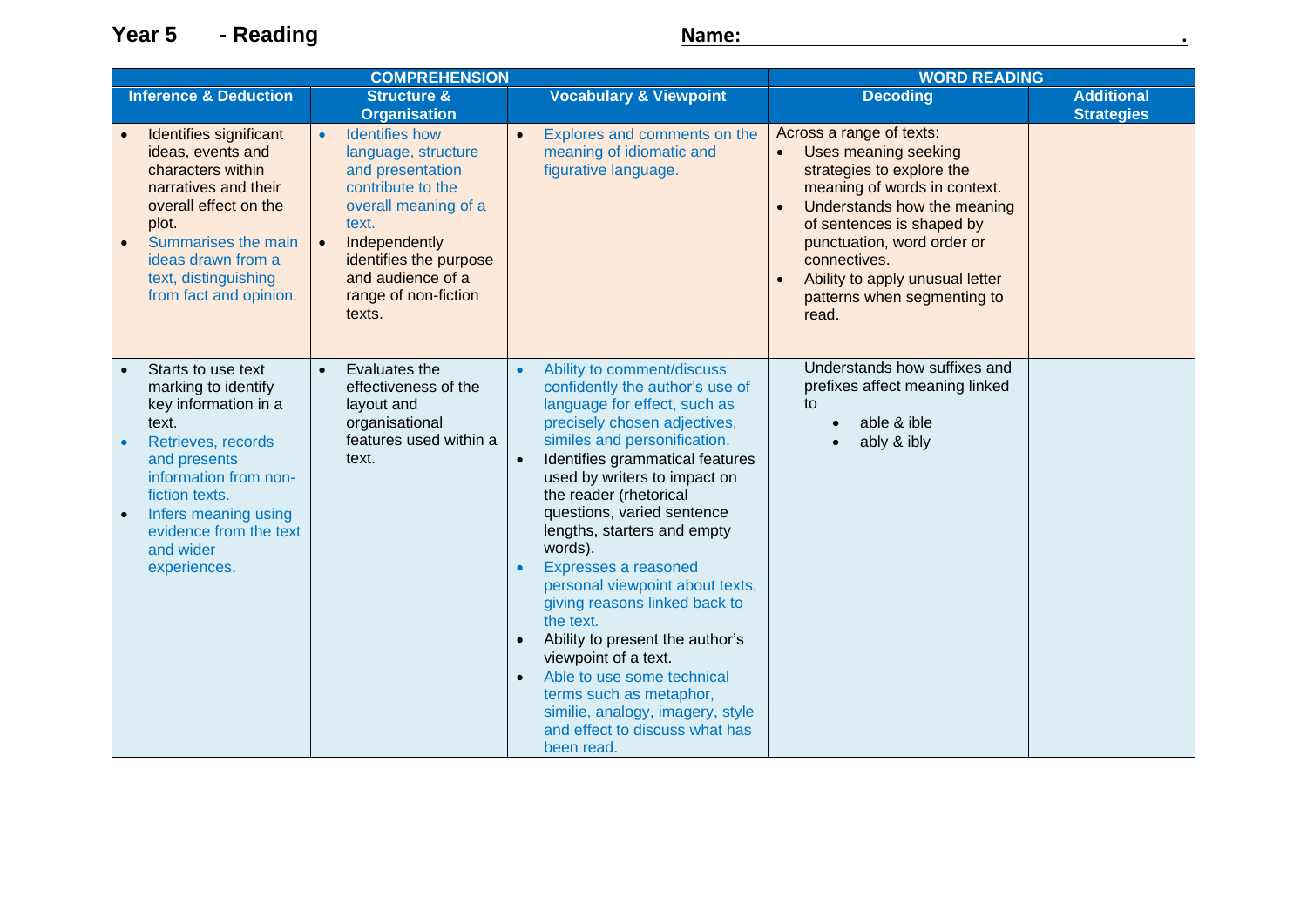| <b>Uses clues from</b><br>action, dialogue and<br>description to<br>interpret meaning.<br>Refers to the text to<br>support opinions and<br>predictions. | Identifies the effect of<br>$\bullet$<br>context on a text. (For<br>example historical or<br>other cultures).                                                                                                                                                                                                                                                                                                                                         | ough<br>$\bullet$<br>Uses context to decipher<br>homophones on the Y5<br>list, such as advice/advise,<br>device/devise,<br>licence/license,<br>practise/practice,<br>prophecy/prophesy,<br>farther/father,<br>guessed/guest,<br>heard/herd, led/lead,<br>morning/mourning,<br>past/passed and<br>preceed/proceed. |                                                                                                                     |
|---------------------------------------------------------------------------------------------------------------------------------------------------------|-------------------------------------------------------------------------------------------------------------------------------------------------------------------------------------------------------------------------------------------------------------------------------------------------------------------------------------------------------------------------------------------------------------------------------------------------------|-------------------------------------------------------------------------------------------------------------------------------------------------------------------------------------------------------------------------------------------------------------------------------------------------------------------|---------------------------------------------------------------------------------------------------------------------|
|                                                                                                                                                         | Compares different<br>$\bullet$<br>versions of texts and<br>comments on the<br>differences/similarities.<br>Identify grammatical<br>$\bullet$<br>features used by the<br>writer.<br>Evidence across the<br>$\bullet$<br>curriculum of an ability<br>to know what<br>information is needed<br>and exactly where to<br>look when using non-<br>fiction texts.<br>Recognises more<br>$\bullet$<br>complex themes such<br>as loss or heroism in<br>books. | Can the pupil read age-<br>appropriate texts aloud<br>and fluently, at a speed<br>of 90 words per minute,<br>without making errors,<br>or with very few errors<br>(this means less than 5<br>errors per 20 words)?                                                                                                | Use a range of<br>$\bullet$<br>reading<br>strategies from<br>previous bands<br>to work out any<br>unfamiliar words. |

| <b>Step</b>                | $\bold{b}$ | b+'      | W   | W+                  | S                                       | S+     |
|----------------------------|------------|----------|-----|---------------------|-----------------------------------------|--------|
| Total Steps = $29$         | 20%        | 40%      | 60% | 80%                 | 90%                                     | 959    |
| No. of statements required | $4 - 6$    | $7 - 12$ |     | $13 - 18$   19 - 24 | $25 - 28$                               | $27 +$ |
|                            |            |          |     |                     | <b>Must include all blue statements</b> |        |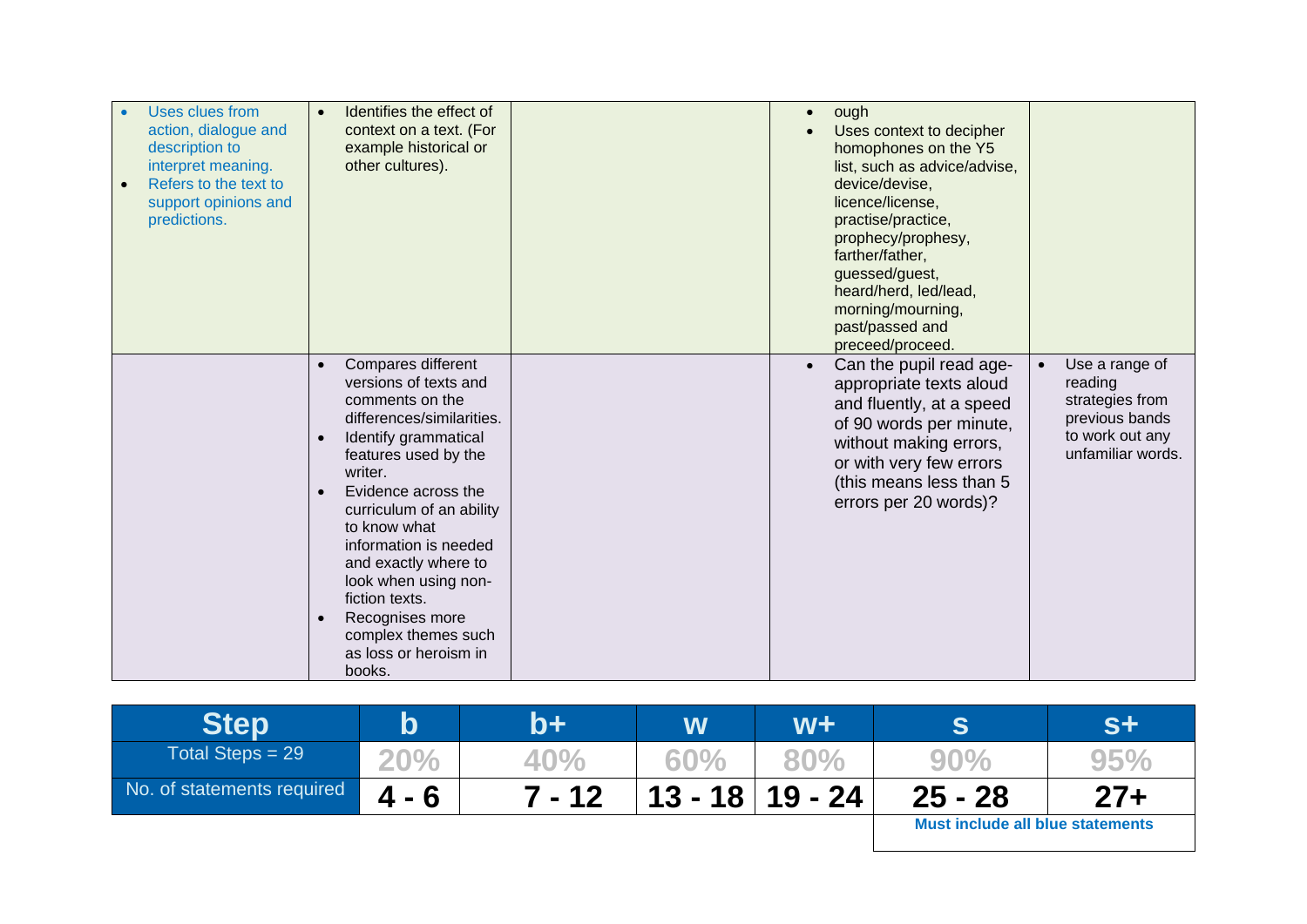|                                                  |                                                                                                                                                                                                                                                                                                                                                                                                                                                                                                                                                      | <b>COMPREHENSION</b>                                                                                                                                                                                                                                                                                                                                                                 | <b>WORD READING</b>                                                                                                                                                                                                                                                                                                                                                                                                                                                                                                              |                                                                                                                                                                                                                                                                                                                                                                 |                                                                                                                                                                                           |
|--------------------------------------------------|------------------------------------------------------------------------------------------------------------------------------------------------------------------------------------------------------------------------------------------------------------------------------------------------------------------------------------------------------------------------------------------------------------------------------------------------------------------------------------------------------------------------------------------------------|--------------------------------------------------------------------------------------------------------------------------------------------------------------------------------------------------------------------------------------------------------------------------------------------------------------------------------------------------------------------------------------|----------------------------------------------------------------------------------------------------------------------------------------------------------------------------------------------------------------------------------------------------------------------------------------------------------------------------------------------------------------------------------------------------------------------------------------------------------------------------------------------------------------------------------|-----------------------------------------------------------------------------------------------------------------------------------------------------------------------------------------------------------------------------------------------------------------------------------------------------------------------------------------------------------------|-------------------------------------------------------------------------------------------------------------------------------------------------------------------------------------------|
|                                                  | <b>Inference &amp; Deduction</b>                                                                                                                                                                                                                                                                                                                                                                                                                                                                                                                     | <b>Structure &amp; Organisation</b>                                                                                                                                                                                                                                                                                                                                                  | <b>Vocabulary &amp; Viewpoint</b>                                                                                                                                                                                                                                                                                                                                                                                                                                                                                                | <b>Decoding</b>                                                                                                                                                                                                                                                                                                                                                 | <b>Additional Strategies</b>                                                                                                                                                              |
| $\bullet$<br>$\bullet$<br>$\bullet$<br>$\bullet$ | Uses scanning and text<br>marking competently to<br>find and identify key<br>information.<br><b>Make connections</b><br>between other similar<br>texts, prior knowledge<br>and experience and<br>explain the links.<br>Skims and scans more<br>complex and longer texts<br>to find and collate<br>information to establish<br>the main idea.<br>Explain and discuss their<br>understanding of what<br>they have read, drawing<br>inferences and justifying<br>these with evidence<br>Predict what might<br>happen from details<br>stated and implied | $\bullet$<br>Recognises texts that<br>contain features from more<br>than one text type.<br>Summarise main ideas<br>$\bullet$<br>identifying key details and<br>using quotations for<br>illustration<br>Summarise main points from<br>$\bullet$<br>more than one paragraph<br>Identifies the style of<br>$\bullet$<br>different poets; providing<br>examples from different<br>texts. | Identifies formal and<br>$\bullet$<br>informal language.<br><b>Expresses opinions</b><br>$\bullet$<br>about a text using PEE<br>(Point, Evidence &<br>Explanation)<br><b>Comments and</b><br>evaluates the<br>effectiveness of how a<br>text is set out.<br>Work out the meaning<br>$\bullet$<br>of words from the<br>context<br><b>Make comparisons</b><br>$\bullet$<br>within and across<br>books<br><b>Evaluate how authors</b><br>use language, including<br>figurative language,<br>considering the impact<br>on the reader | Fluency across most reading<br>Focus on all of the letters<br>$\bullet$<br>in a word so they do not<br>for example, read<br>invitation for imitation<br>simply because they may<br>be more familiar with the<br>first word.<br><b>Accurately reads</b><br>$\bullet$<br>individual words, which<br>might be key to the<br>meaning of a sentence or<br>paragraph. | Read age<br>$\bullet$<br>appropriate<br>books with<br>confidence and<br>fluency<br>Including whole<br>novels<br>Read aloud with<br>$\bullet$<br>intonation that<br>shows<br>understanding |
|                                                  | Retrieve information from<br>non-fiction                                                                                                                                                                                                                                                                                                                                                                                                                                                                                                             | Identifies the style of<br>$\bullet$<br>different writers; providing<br>examples from different<br>texts.<br>Identifies text type from<br>phrases used and how<br>effectively they are<br>structured and/or laid out.<br>Identifies the grammatical<br>features/techniques used to<br>create atmosphere, key<br>messages and attitudes.                                              | Compares and<br>$\bullet$<br>comments on texts by<br>different authors on the<br>same topic or different<br>texts by the same<br>author.                                                                                                                                                                                                                                                                                                                                                                                         |                                                                                                                                                                                                                                                                                                                                                                 |                                                                                                                                                                                           |